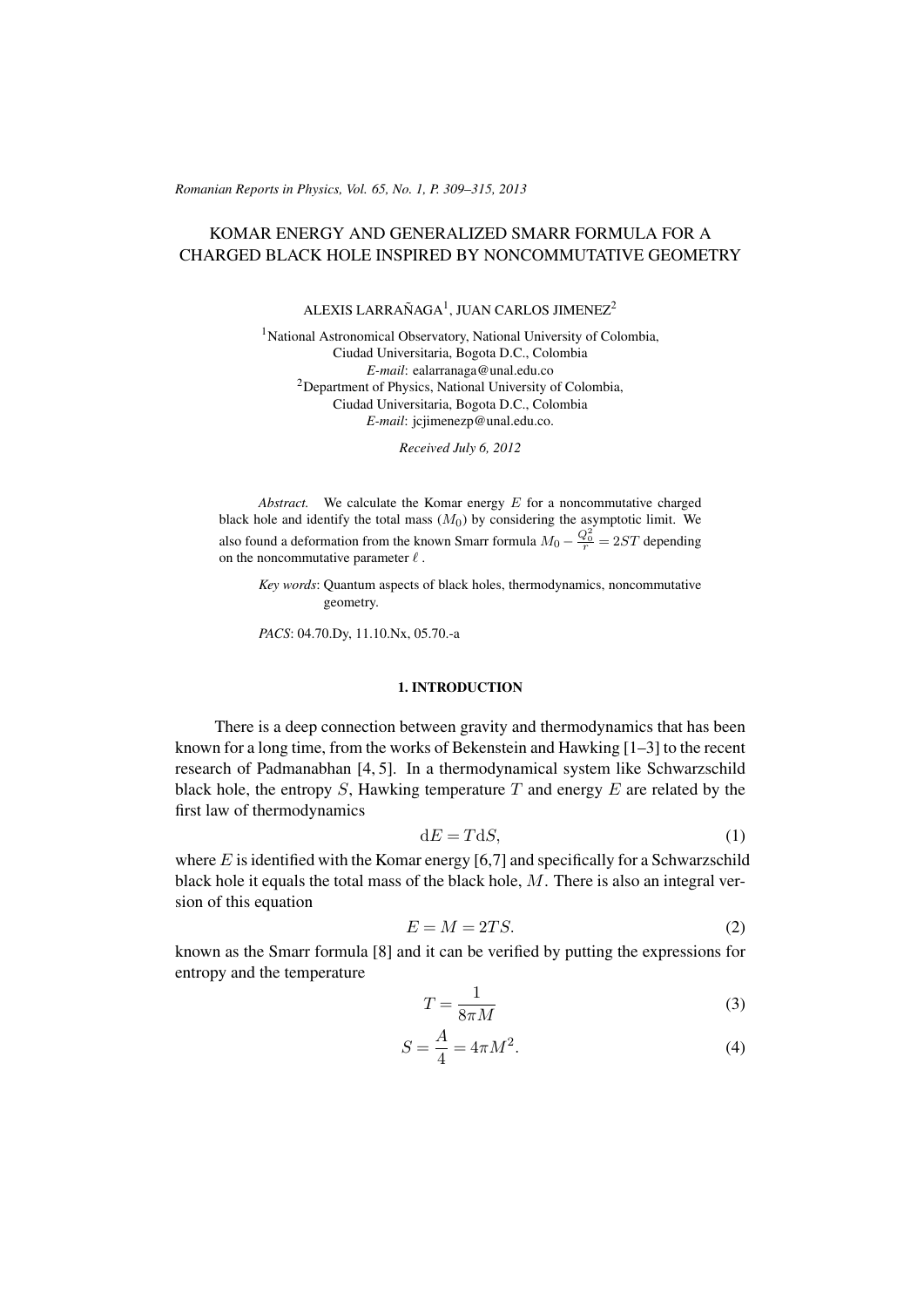Eq. (2) has been obtained in different ways [5, 9] and the Komar energy is identified with the conserved charge associated with the Killing vector defined at the event horizon (see for example [10]). Recently, some generalised expressions for Smarr formula in different space-times have been studied [9–11] and in particular, the Kerr-Newman black hole with electric charge  $Q$  and angular momentum  $J$  satisfies the Smarr relation [12]

$$
M = 2TS + \Phi_H Q + 2\Omega_H J \tag{5}
$$

where  $\Phi_H$  and  $\Omega_H$  are the electric potential and angular velocity at the horizon, respectively.

In this paper we investigate the specific case of a spherically symmetric charged black hole inspired by non-commutative geometry [13–20]. This solution is obtained by introducing the non-commutativity effect through a coherent state formalism [21– 23], which implies the replacement of the point distributions by smeared structures throughout a region of linear size  $\ell$ . We perform the analysis by obtaining the Komar energy by direct integration and found the generalized Smarr formula, which shows a deformation from the usual relation depending on the non-commutative parameter  $\ell$ .

### 2. KOMAR ENERGY OF THE CHARGED NONCOMMUTATIVE BLACK HOLE

Many formulations of non-commutative field theory are based on the Weyl-Wigner-Moyal ∗-product [24–26] that lead to some important problems such as Lorentz invariance breaking, loss of unitarity or UV divergences of the quantum field theory. However, Smailagic and Spallucci [13–17, 19] explained recently a model of noncommutativity that can be free from the problems mentioned above. They assume that a point-like mass  $M$  and charge  $Q$ , instead of being quite localized at a point, must be described by a smeared structure throughout a region of linear size  $\ell$ . The metric for this distribution is given by, [20],

$$
ds^{2} = -f(r) dt^{2} + \frac{dr^{2}}{f(r)} + r^{2} d\Omega^{2}
$$
 (6)

where

$$
f(r) = 1 - \frac{2M(r)}{r} + \frac{Q^2(r)}{r^2}
$$
 (7)

$$
Q(r) = \frac{Q_0}{\sqrt{\pi}} \sqrt{\gamma^2 \left(\frac{1}{2}, \frac{r^2}{4\ell^2}\right) - \frac{r}{\sqrt{2}\ell}} \gamma \left(\frac{1}{2}, \frac{r^2}{2\ell^2}\right) + \frac{\sqrt{2}r}{\ell} \gamma \left(\frac{3}{2}, \frac{r^2}{4\ell^2}\right)}\tag{8}
$$

$$
M(r) = \frac{2M_0}{\sqrt{\pi}} \gamma \left(\frac{3}{2}, \frac{r^2}{4\ell^2}\right)
$$
\n<sup>(9)</sup>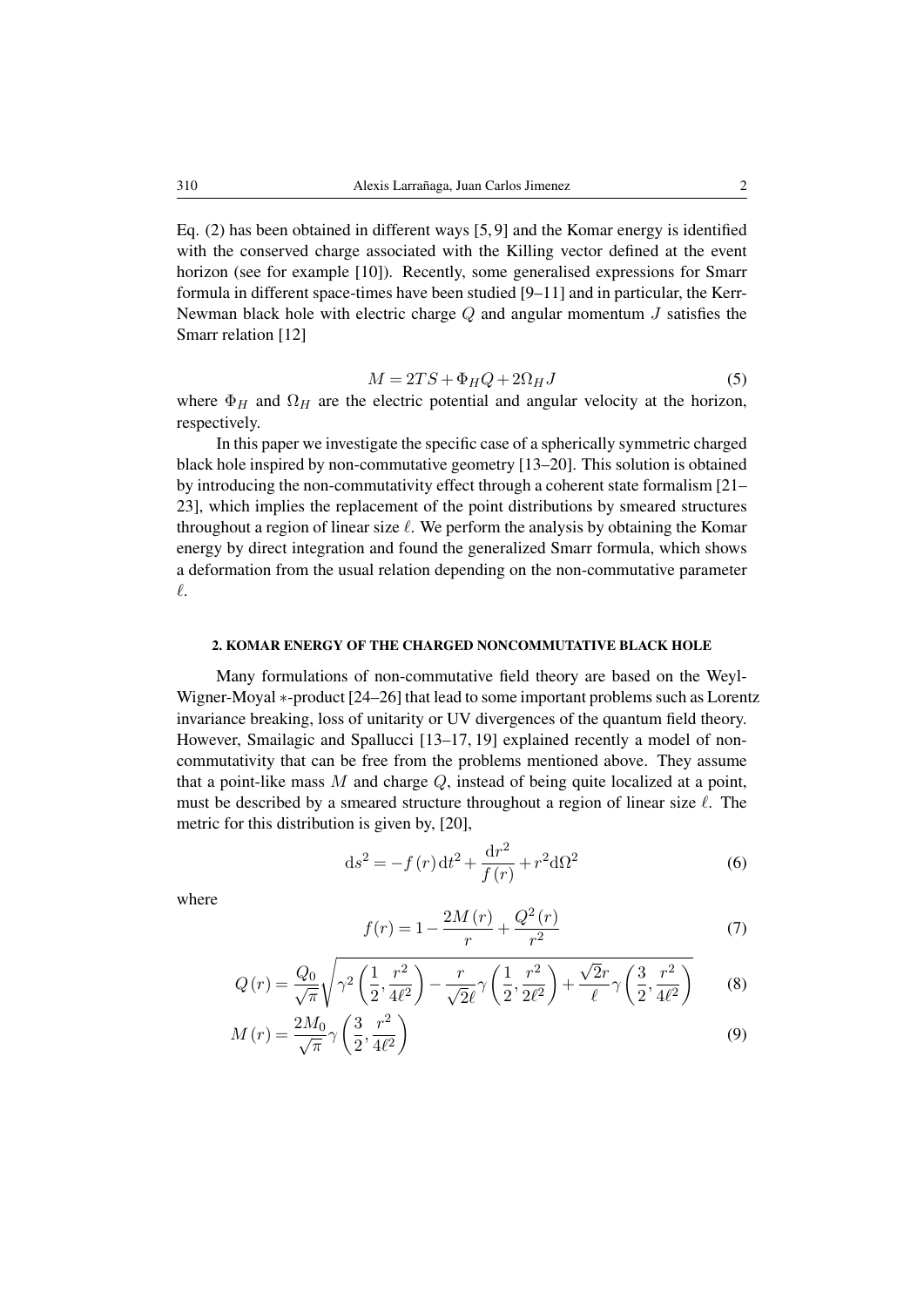and

$$
\gamma\left(\frac{a}{b},x\right) = \int_0^x \mathrm{d}u \, u^{\frac{a}{b}-1} e^{-u} \tag{10}
$$

is the lower incomplete gamma function. Considering a spatial 2-sphere  $V$  with boundary  $\partial V$ , the Komar integral for the energy is

$$
E(V) = \frac{a}{16\pi} \oint_{\partial V} \nabla^{\mu} \xi^{\nu} d\Sigma_{\mu\nu},
$$
\n(11)

where the killing vector is  $\xi = \frac{\partial}{\partial t}$ ,  $d\Sigma_{\mu\nu}$  is the surface element at the boundary and the value of constant  $a$  will be found by comparison with the non-commutative Schwarzschild case. This is

$$
E = \frac{2a}{16\pi} \oint_{\partial V} \nabla^{\mu} \xi^{t} d\Sigma_{\mu t},
$$
 (12)

where the factor 2 appears because of the symmetry of the integrand. The covariant derivative involved is

$$
\nabla_{\mu}\xi^{t} = \partial_{\mu}\xi^{t} + \Gamma_{\mu\sigma}^{t}\xi^{\sigma} = \Gamma_{\mu t}^{t},\tag{13}
$$

and for the non-commutative charged solution the non-vanishing connections are

$$
\Gamma_{rt}^{t} = \frac{-\frac{dM}{dr}r^{2} + rM + \frac{r}{2}\frac{dQ^{2}}{dr} - Q^{2}}{r(r^{2} - 2Mr + Q^{2})}
$$
(14)

$$
\Gamma_{tt}^t = \Gamma_{\theta t}^t = \Gamma_{\varphi t}^t = 0,\tag{15}
$$

giving

$$
E = \frac{a}{8\pi} \oint_{\partial V} \frac{-\frac{dM}{dr}r^2 + rM + \frac{r}{2}\frac{dQ^2}{dr} - Q^2}{r^3} d\Sigma_{rt}.
$$
 (16)

The surface element corresponds to

$$
d\Sigma_{rt} = -d\Sigma_{tr} = -r^2 \sin^2\theta d\theta d\varphi.
$$
 (17)

and therefore

$$
E = -\frac{a}{8\pi} \frac{-\frac{dM}{dr}r^2 + rM + \frac{r}{2}\frac{dQ^2}{dr} - Q^2}{r} \oint_{\partial V} \sin^2 \theta \, d\theta \, d\varphi \tag{18}
$$

$$
E = \frac{a}{2} \left[ \frac{dM}{dr} r - M - \frac{1}{2} \frac{dQ^2}{dr} + \frac{Q^2}{r} \right].
$$
 (19)

By comparison with the Komar energy of the Schwarzschild black hole, we shall identify  $a = -2$ . Hence, the energy of the non-commutative charged black hole is finally given by

$$
E = M - \frac{dM}{dr}r - \frac{Q^2}{r} + Q\frac{dQ}{dr}.
$$
\n(20)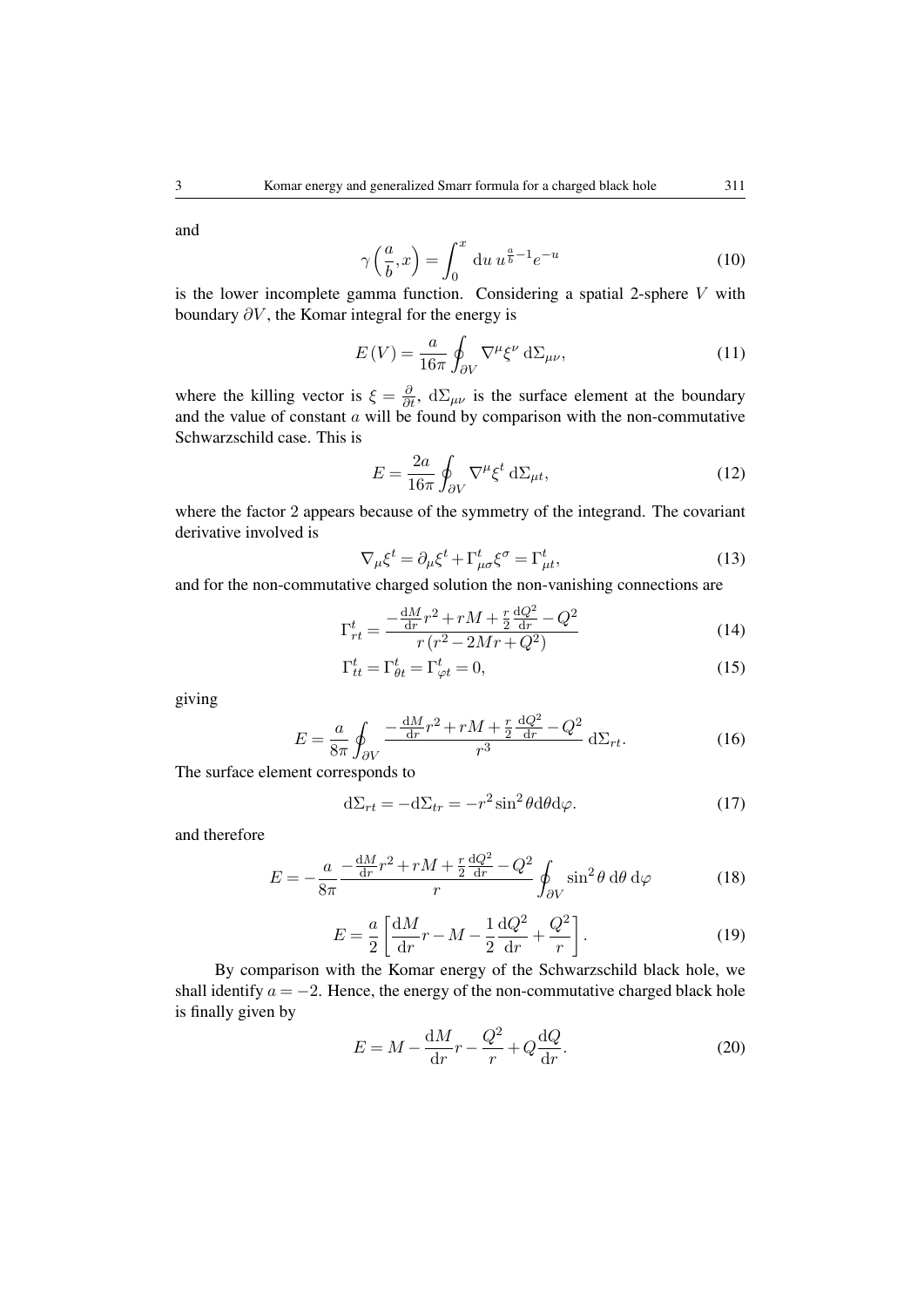The horizons of the metric (6) can be found by setting  $f(r_{\pm}) = 0$ , *i.e.* 

$$
r_{\pm}^{2} - 2r_{\pm}M(r_{\pm}) + Q^{2}(r_{\pm}) = 0,
$$
\n(21)

which can be written as

$$
r_{\pm} = M(r_{\pm}) \pm \sqrt{M^2(r_{\pm}) - Q^2(r_{\pm})}.
$$
 (22)

Hawking temperature is defined in terms of the surface gravity at the event horizon by

$$
T = \frac{\kappa}{2\pi} = \frac{1}{4\pi} \partial_r f(r)|_{r=r_+},\tag{23}
$$

which gives in this case

$$
T = \frac{1}{2\pi r_+^2} \left[ M(r_+) - \frac{Q^2(r_+)}{r_+} - r_+ \left. \frac{\mathrm{d}M}{\mathrm{d}r} \right|_{r=r_+} + Q(r_+) \left. \frac{\mathrm{d}Q}{\mathrm{d}r} \right|_{r=r_+} \right]. \tag{24}
$$

The entropy in terms of the area of the horizon is given by the well known relation

$$
S = \frac{A}{4} = \pi r_+^2 \tag{25}
$$

and therefore, the Komar energy (20) at the event horizon becomes

$$
E = 2\pi r_+^2 T = 2ST.
$$
 (26)

Using the value  $r_{\pm} = M_0 \pm \sqrt{M_0^2 - Q_0^2}$  as a first approximation of the horizons (22) and putting them into the incomplete gamma functions of relations (8) and (9) one obtains

$$
r_{\pm} = M_{\pm} \pm \sqrt{M_{\pm}^2 - Q_{\pm}^2}
$$
 (27)

where we have defined

$$
M_{\pm} = M_0 \left[ \varepsilon \left( \frac{M_0 \pm \sqrt{M_0^2 - Q_0^2}}{2\ell} \right) - \frac{M_0 \pm \sqrt{M_0^2 - Q_0^2}}{\sqrt{\pi \ell}} \exp \left( - \frac{\left( M_0 \pm \sqrt{M_0^2 - Q_0^2} \right)^2}{4\ell^2} \right) \right]
$$
  

$$
Q_{\pm} = Q_0 \sqrt{\varepsilon^2 \left( \frac{M_0 \pm \sqrt{M_0^2 - Q_0^2}}{2\ell} \right) - \frac{\left( M_0 \pm \sqrt{M_0^2 - Q_0^2} \right)^2}{\sqrt{2\pi} \ell^2}} \exp \left( - \frac{\left( M_0 \pm \sqrt{M_0^2 - Q_0^2} \right)^2}{4\ell^2} \right)
$$

and  $\varepsilon(x)$  is the Gauss error function,

$$
\varepsilon(x) = \frac{2}{\sqrt{\pi}} \int_0^x e^{-u^2} \, \mathrm{d}u. \tag{28}
$$

For a large value of its argument (*i.e.* large masses), function  $\varepsilon$  tends to unity while the exponential term goes to zero, giving the classical Reissner-Nordstrm horizons  $r_{\pm} \to r_{RN\pm} = M_0 \pm \sqrt{M_0^2 - Q_0^2}.$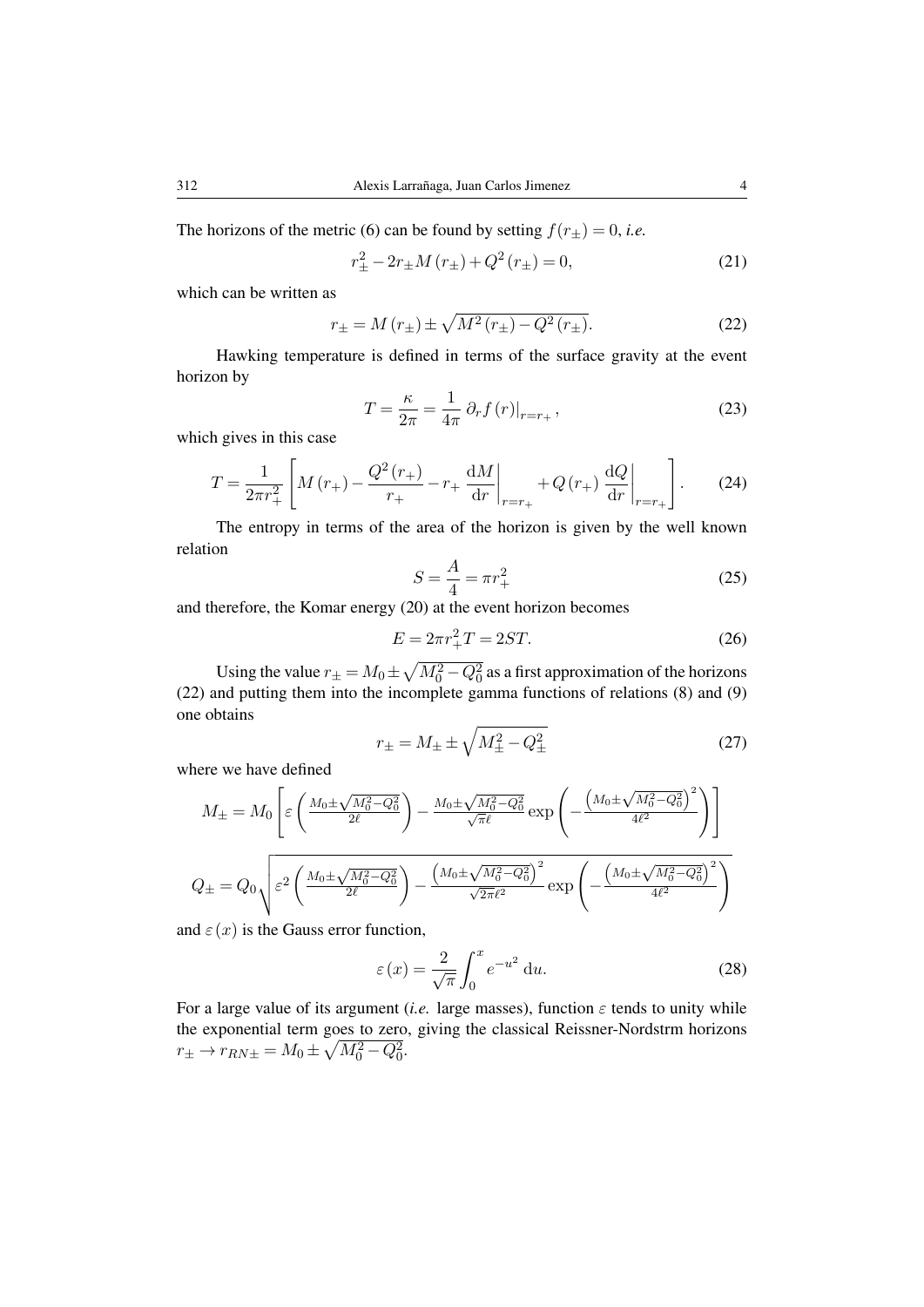Using the same value as a first approximation for the event horizon in the Hawking temperature (23) one obtains [27]

$$
T \approx \frac{1}{4\pi} \frac{r_+ - r_-}{r_+^2}.
$$
 (29)

This approximation permit us to write the Komar energy at the horizon, using Eqs.(26), (29) and (27), as

$$
E = 2\pi r_+^2 T = \frac{r_+ - r_-}{2} \tag{30}
$$

$$
E = \frac{1}{2} \left[ M_{+} + M_{-} + \sqrt{M_{+}^{2} - Q_{+}^{2}} - \sqrt{M_{-}^{2} - Q_{-}^{2}} \right].
$$
 (31)

By considering the behaviour of the functions  $M_{\pm}$  and  $Q_{\pm}$ , it is easy to see that the limit of large masses of (31), as well as taking the limit  $\ell \rightarrow 0$ , recover the Reissner-Nordstrm energy and for  $Q_0 = 0$  it gives the result of Banerjee and Gangopadhyay [28] for the non-commutative Schwarzschild black hole with the usual  $E = M_0$  that let us identify the quantity  $M_0$  as the total mass of the black hole and  $Q_0$  as its total electric charge.

With a similar procedure, the entropy can be approximated by

$$
S = \pi r_+^2 \approx \pi \left( M_+ + \sqrt{M_+^2 - Q_+^2} \right)^2, \tag{32}
$$

which give in the limit of large masses, or in the limit  $\ell \to 0$ , the usual result for the Reissner-Nordstrm black hole,  $S \to S_{RN} = \pi \left( M_0 + \sqrt{M_0^2 - Q_0^2} \right)^2$ .

Using Eqs. (8) and (9) and the property of the gamma function

$$
\frac{\partial}{\partial u}\gamma\left(\frac{a}{b},u\right) = e^{-u}u^{-1+\frac{a}{b}}\tag{33}
$$

to perform the derivatives, the Komar energy (20) for this space time yields

$$
E = M(r) - \frac{Q^2(r)}{r} - \frac{M_0}{2\sqrt{\pi}} \frac{r^3}{\ell^3} e^{-\frac{r^2}{4\ell^2}} + \frac{Q_0^2}{2\pi} \left[ \frac{2}{\ell} e^{-\frac{r^2}{4\ell^2}} \gamma \left( \frac{1}{2}, \frac{r^2}{4\ell^2} \right) - \frac{1}{\sqrt{2}\ell} \gamma \left( \frac{1}{2}, \frac{r^2}{2\ell^2} \right) \right] + \frac{\sqrt{2}}{\ell} \gamma \left( \frac{3}{2}, \frac{r^2}{4\ell^2} \right) - \frac{r}{\ell^2} e^{-\frac{r^2}{2\ell^2}} + \frac{\sqrt{2}}{4} \frac{r^3}{\ell^4} e^{-\frac{r^2}{4\ell^2}} \right].
$$
 (34)

Using the long distance approximations for the gamma functions

$$
\gamma \left( \frac{3}{2}, \frac{r^2}{4\ell^2} \right) \simeq \frac{\sqrt{\pi}}{2} - \frac{r}{2\ell} e^{-r^2/4\ell^2}
$$
 (35)

$$
\gamma\left(\frac{1}{2},\frac{r^2}{2\ell^2}\right) \simeq \sqrt{\pi} - \sqrt{2}\ell \frac{e^{-r^2/2\ell^2}}{r} \tag{36}
$$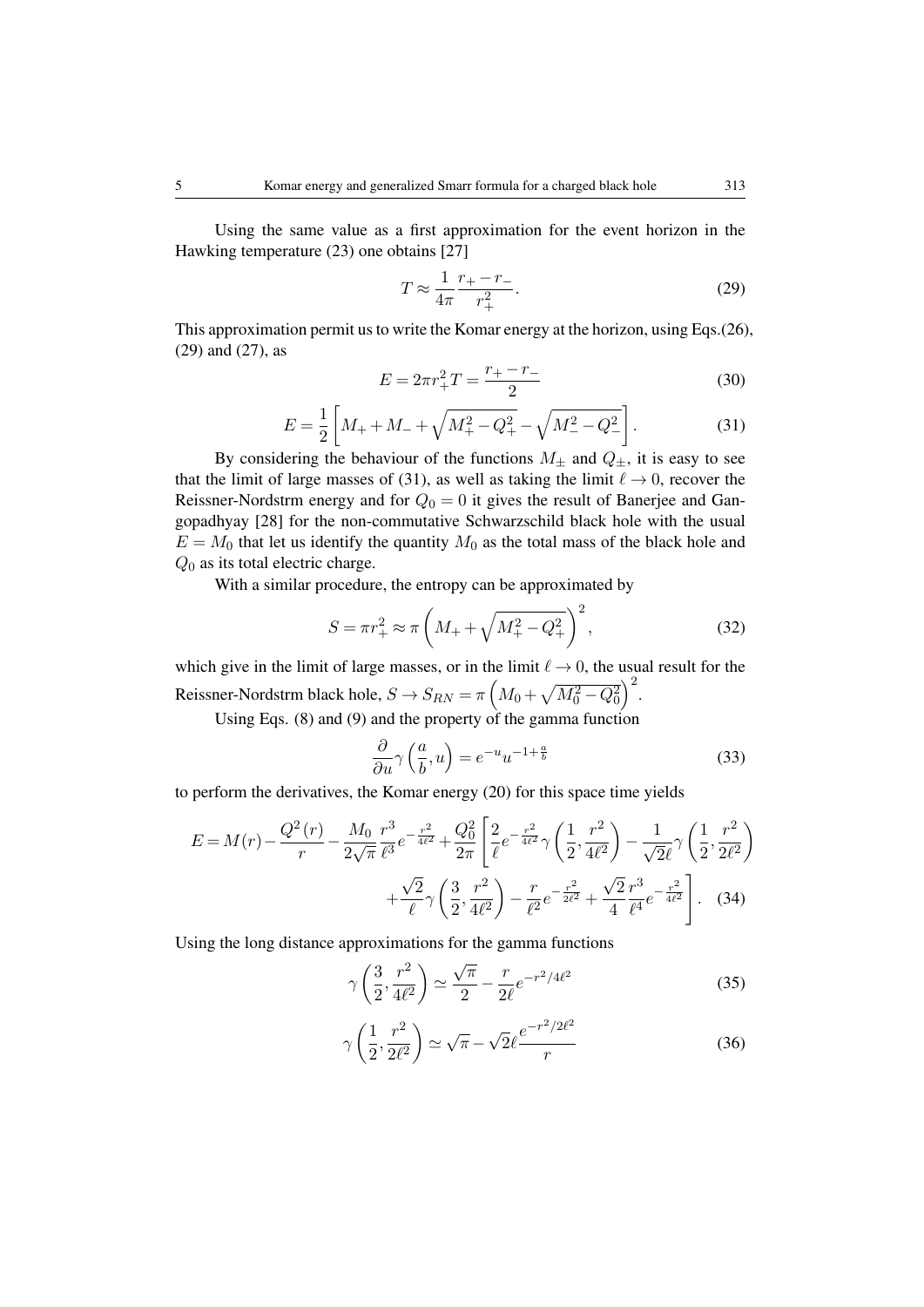$$
\gamma\left(\frac{1}{2}, \frac{r^2}{4\ell^2}\right) \simeq \sqrt{\pi} - 2\ell \frac{e^{-r^2/4\ell^2}}{r} \tag{37}
$$

we obtain the relation

$$
M_0 - \frac{Q_0^2}{r} = 2TS + \frac{M_0}{\sqrt{\pi}} \frac{r}{\ell} e^{-\frac{r^2}{4\ell^2}} \left(1 + \frac{r^2}{2\ell^2}\right) + \frac{Q_0^2}{\pi r} \left[e^{-\frac{r^2}{2\ell^2}} \left(\frac{5}{2} + \frac{r^2}{2\ell^2} + \frac{4\ell^2}{r^2}\right) - e^{-\frac{r^2}{4\ell^2}} \left(4\sqrt{\pi}\frac{\ell}{r} + \sqrt{\pi}\frac{r}{\ell} + \frac{\sqrt{2}}{4}\frac{r^2}{\ell^2} + \frac{\sqrt{2}}{8}\frac{r^4}{\ell^4}\right)\right].
$$
 (38)

Since  $M_0$  and  $Q_0$  have been identified as the mass and charge of the black hole, Eq.(38) corresponds to the generalization of the Smarr formula for the noncommutative charged black hole. Note that this relation deviates from the usual one (5) by the two last terms in the right hand side, but it is clear that in the limit  $\ell \to 0$  these terms disappear. In the case  $Q_0 = 0$  we recover the relation for the non-commutative Schwarzschild black hole presented in [28–30].

#### 3. CONCLUSION

We have computed the Komar energy for a charged black hole inspired in noncommutative geometry and its asymptotic limit that let us identify the constant  $M_0$ as its total mass and  $Q_0$  as its electric charge. With these results, we obtain the noncommutative version of the Smarr formula (38) which show a deformation from the usual relation and the new terms depend on the non-commutative parameter  $\ell$ .

*Acknowledgements.* This work was supported by the Universidad Nacional de Colombia. Hermes Project Code 13038.

#### REFERENCES

- 1. J.D. Bekenstein, Phys. Rev. D 7, 2333 (1973).
- 2. S.W. Hawking, Nature 248, 30 (1974).
- 3. S.W. Hawking, Commun. Math. Phys. 43, 199 (1975).
- 4. D. Kothawala, T. Padmanabhan, S. Sarkar, Phys. Rev. D 78, 104018 (2008).
- 5. T. Padmanabhan, Class. Quant. Grav. 21, 4485 (2004).
- 6. A. Komar, Phys. Rev. 113, 934 (1959).
- 7. R.M. Wald, *General Relativity* (Chicago, U.S.A : University Press, 1984).
- 8. L. Smarr, Phys. Rev. Lett. 30, 71 (1973); [Erratum-ibid. 30, 521 (1973)].
- 9. R. Banerjee, B.R. Majhi, Phys. Rev. D 81, 124006 (2010).
- 10. R. Banerjee, B.R. Majhi, S.K. Modak, S. Samanta, Phys. Rev. D 82, 124002 (2010).
- 11. S.K. Modak, S. Samanta, arXiv:1006.3445[gr-qc].
- 12. Eric Poisson, *A Relativist's Toolkit; The Mathematics of Black Hole Mechanics* (Cambridge University Press, 2004).